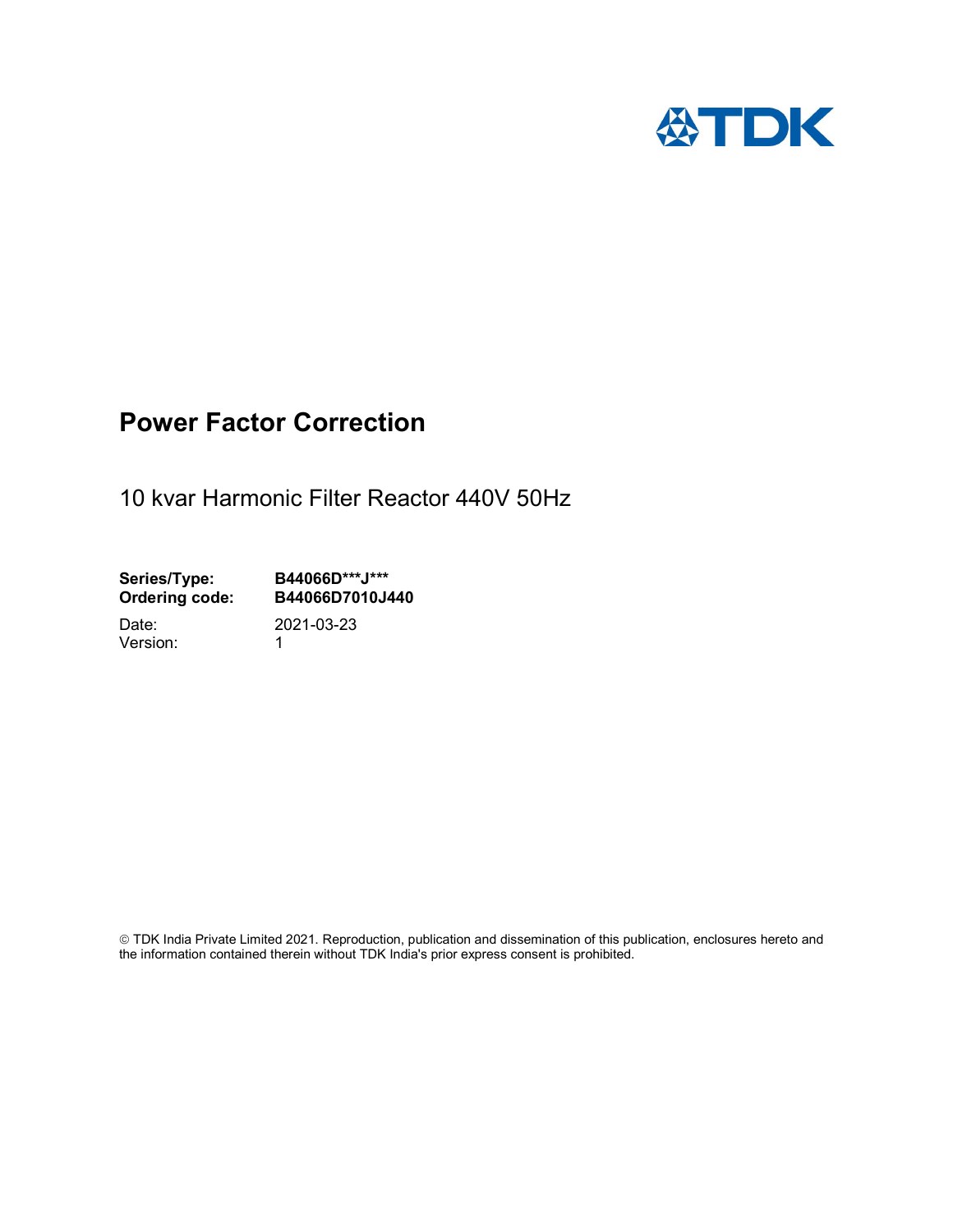# TDK

### Power Factor Correction and Content of Content of Content of Content of Content of Content of Content of Content of Content of Content of Content of Content of Content of Content of Content of Content of Content of Content

#### 10 kvar Harmonic Filter Reactor 440V 50Hz B44066D\*\*\*J\*\*\*

#### **Characteristics**

- $\blacksquare$  Highest linearity
- Temperature control via micro switch in inner coil
- $\blacksquare$  Highest life time by high quality materials
- **Low losses**
- $\blacksquare$  High overloading capability
- Safety device, temperature micro switch
- Copper winding
- **Low noise**

| Technical data                                  |                |             |  |
|-------------------------------------------------|----------------|-------------|--|
| De-tuning factor p                              | $\overline{7}$ | $\%$        |  |
| Effective filter output $Q_C$                   | 10             | kvar        |  |
| Rated voltage $V_R$ <sup>1)</sup>               | 440            | V           |  |
| Rated frequency f                               | 50             | Hz          |  |
| Ambient temperature / Insulation class          | 40 / H         | $^{\circ}C$ |  |
| Capacitance C delta (tot.)                      | 152.91         | μF          |  |
| Inductivity L                                   | $3 \cdot 4.64$ | mH          |  |
| Fundamental current 11 <sup>3)</sup>            | 13.91          | A           |  |
| Linear up to $4$ )                              | 22.70          | A           |  |
| Effective current $IRMS$ <sup>2)</sup>          | 14.89          | A           |  |
| Rated harmonic voltages (3rd/5th/7th/11th/13th) | 0.5/6/5/3.5/3  | $\%$        |  |
| Temperature protection (NC)                     | yes            |             |  |
| Total losses $P_D$                              | 65             | W           |  |
| Total weight                                    | 9              | kg          |  |

<sup>1)</sup> Voltage rise up to 106% of rated voltage is considered in current  $I_{\text{eff}}$ .

<sup>2)</sup>  $I_{eff} = \sqrt{(I_1^2 + I_3^2 + ... I_x^2)}$ 

<sup>3)</sup>  $11 = 1.06$   $\cdot$   $I_R$  ( $I_R$  = Capacitor current 50Hz)

<sup>4)</sup> Linear current =  $1.73$   $\cdot$  I<sub>R</sub> (I<sub>R</sub> = Capacitor current 50Hz)

#### **Connection**

| Line                | l 1U1-1V1-1W1                        |
|---------------------|--------------------------------------|
| Capacitors          | l 1U2-1V2-1W2                        |
| Temperature control | ⌒<br>$\overline{\phantom{a}}$<br>1-4 |

#### Reference standard IEC60076-6

CAP FILM ES PFC PM 2021-03-23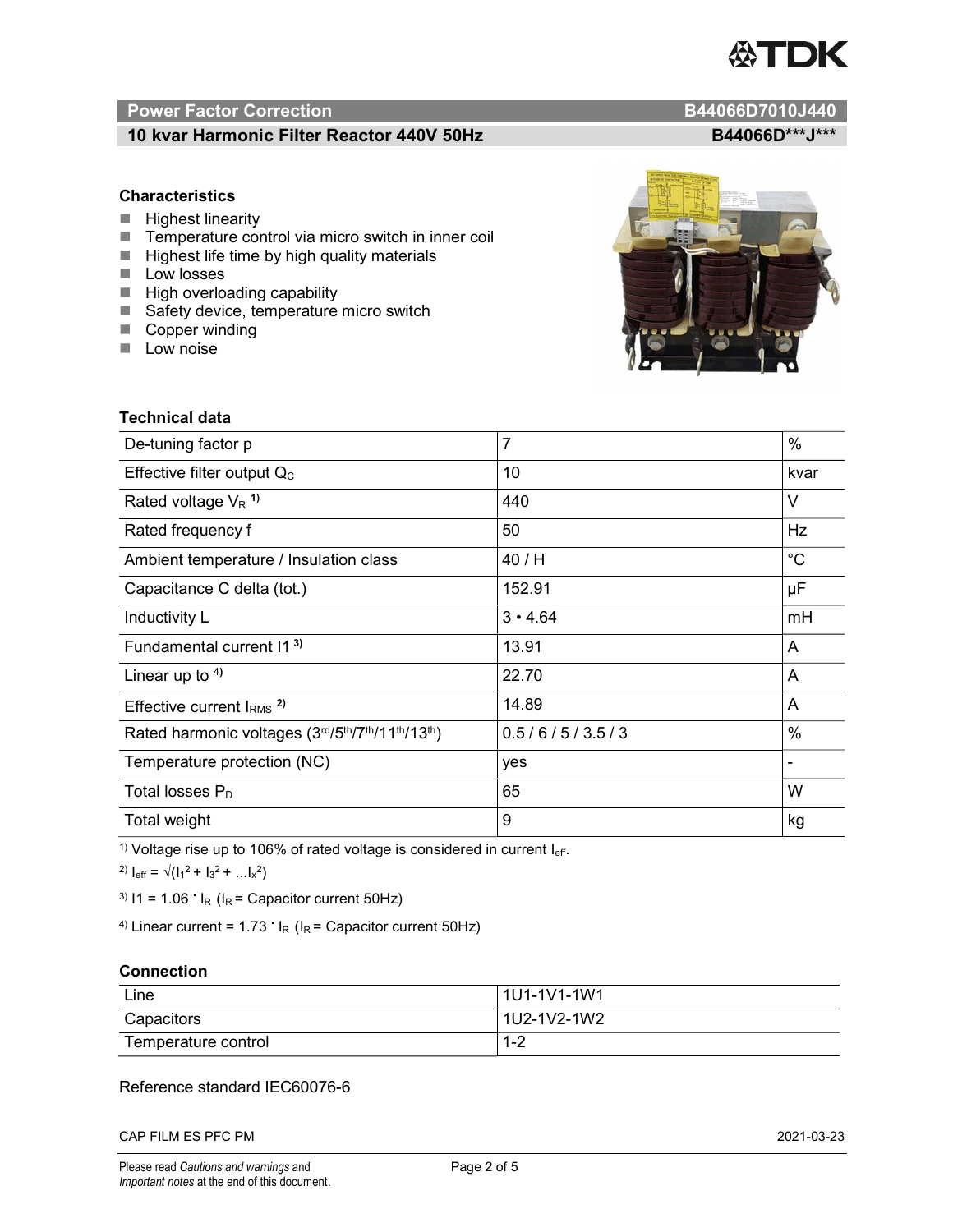

#### Power Factor Correction and B44066D7010J440

#### 10 kvar Harmonic Filter Reactor 440V 50Hz B44066D\*\*\*J\*\*\*

#### Dimensional drawings



#### **Dimensions**

| L/mm  | 175          | b/mm  | 98   |
|-------|--------------|-------|------|
| H/mm  | 160          | e/mm  | 76±5 |
| W/mm  | 125±5        | d1/mm | 10.8 |
| 11/mm | 150          | d2/mm | 15.5 |
| 12/mm | 150          | A     | 125  |
| n1/mm | 100          | B     | 78   |
| n2/mm | $82.5 \pm 3$ | Ø     | 6.5  |

#### Cautions and warnings

- Do not install the reactor in case of any visible damages.
- $\blacksquare$  Installation must be done by skilled personnel only.
- Do not use or store harmonic filter reactors in corrosive atmosphere, especially where chloride gas, sulphide gas, acid, alkali, salt or similar substances are present.
- $\Box$  Do not touch the device during operation: all electrically active parts of this equipment such as windings, electronic components, leads, fuses and terminals carry a dangerous voltage which can lead to burns or electric shock.
- Covers which protect these electrically active parts from being touched must not be opened or removed during operation.
- Before any assembly or maintenance work is started, all installations and equipment must be disconnected from the power source.
- Noncompliance with these instructions may lead to death, serious injury or major damage to equipment.

#### FAILURE TO FOLLOW CAUTIONS MAY RESULT, WORST CASE, IN PREMATURE FAILURES OR PHYSICAL INJURY.

#### CAP FILM ES PFC PM 2021-03-23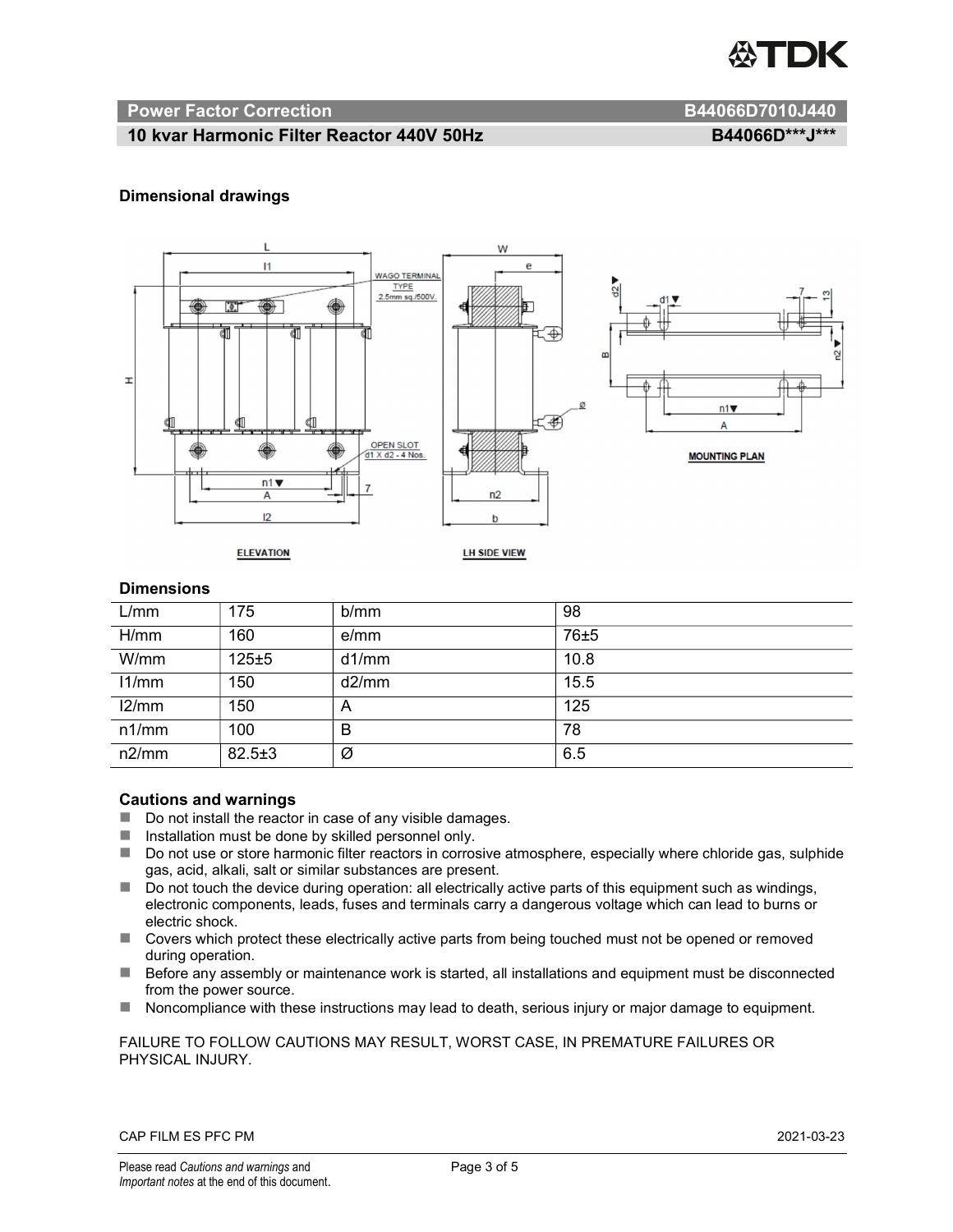

### Power Factor Correction **B44066D7010J440**

#### 10 kvar Harmonic Filter Reactor 440V 50Hz B44066D\*\*\*J\*\*\*

The following applies to all products named in this publication:

- 1. Some parts of this publication contain statements about the suitability of our products for certain areas of application. These statements are based on our knowledge of typical requirements that are often placed on our products in the areas of application concerned. We nevertheless expressly point out that such statements cannot be regarded as binding statements about the suitability of our products for a particular customer application. As a rule we are either unfamiliar with individual customer applications or less familiar with them than the customers themselves. For these reasons, it is always ultimately incumbent on the customer to check and decide whether a product with the properties described in the product specification is suitable for use in a particular customer application.
- 2. We also point out that in individual cases, a malfunction of electronic components or failure before the end of their usual service life cannot be completely ruled out in the current state of the art, even if they are operated as specified. In customer applications requiring a very high level of operational safety and especially in customer applications in which the malfunction or failure of an electronic component could endanger human life or health (e.g. in accident prevention or life-saving systems), it must therefore be ensured by means of suitable design of the customer application or other action taken by the customer (e.g. installation of protective circuitry or redundancy) that no injury or damage is sustained by third parties in the event of malfunction or failure of an electronic component.
- 3. The warnings, cautions and product-specific notes must be observed.
- 4. In order to satisfy certain technical requirements, some of the products described in this publication may contain substances subject to restrictions in certain jurisdictions (e.g. because they are classed as hazardous). Useful information on this will be found in our Material Data Sheets on the Internet (www.tdk-electronics.tdk.com/material). Should you have any more detailed questions, please contact our sales offices.
- 5. We constantly strive to improve our products. Consequently, the products described in this publication may change from time to time. The same is true of the corresponding product specifications. Please check therefore to what extent product descriptions and specifications contained in this publication are still applicable before or when you place an order.

We also reserve the right to discontinue production and delivery of products. Consequently, we cannot guarantee that all products named in this publication will always be available. The aforementioned does not apply in the case of individual agreements deviating from the foregoing for customer-specific products.

- 6. Unless otherwise agreed in individual contracts, all orders are subject to our General Terms and Conditions of Supply.
- 7. Our manufacturing sites serving the automotive business apply the IATF 16949 standard. The IATF certifications confirm our compliance with requirements regarding the quality management system in the automotive industry. Referring to customer requirements and customer specific requirements ("CSR") TDK always has and will continue to have the policy of respecting individual agreements. Even if IATF 16949 may appear to support the acceptance of unilateral requirements, we hereby like to emphasize that only requirements mutually agreed upon can and will be implemented in our Quality Management System. For clarification purposes we like to point out that obligations from IATF 16949 shall only become legally binding if individually agreed upon.